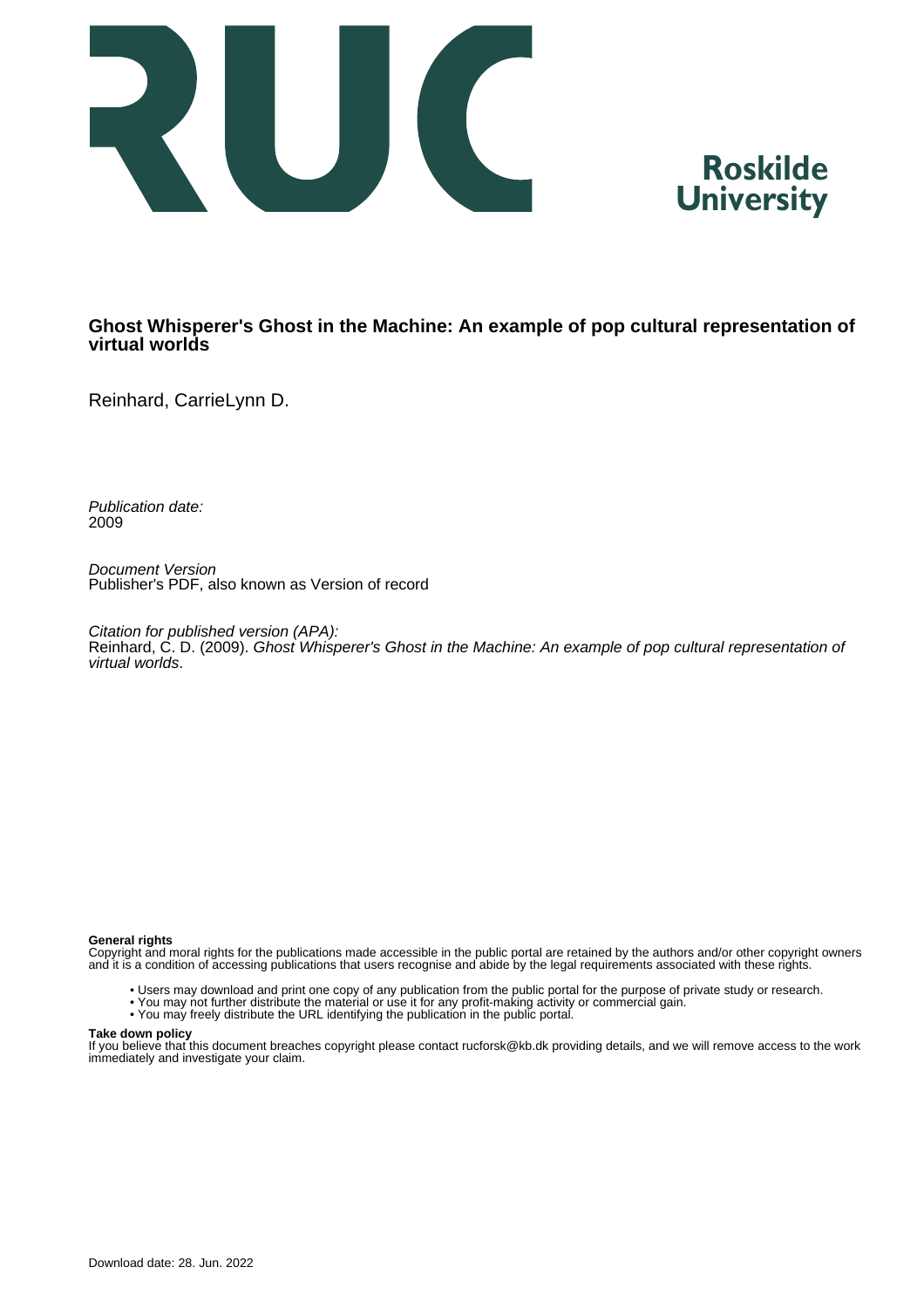## Ghost Whisperer's Ghost in the Machine: An example of pop cultural representation of virtual worlds

CarrieLynn D. Reinhard, Virtual Worlds Research Group, Roskilde University, Roskilde Denmark August 7, 2009



Since the fall of 2005, on Friday nights in the United States on CBS you can find the series Ghost Whisperer. The series is about a woman, Melinda (Jennifer Love Hewitt), who can communicate with, and thus help, ghosts. In the third episode of the fourth season, "Ghost in the Machine" (originally aired October 17, 2008), the ghost emerges from a virtual world to draw her into a case about one of the oftdiscussed threats of going digital: online predation.

In this episode, virtual worlds are both defined through conversation amongst characters and visual representation for those unfamiliar with these new-ish cyberterrains. However, the use of the virtual world, created for the show, is less to explore what these cyberterrains are and more to use them for a traditional morality tale on the dangers of talking to strangers.

A brief summary of the episode is this. Melinda is shown a virtual world, alt world-2, and through her introduction to this world she releases a ghost of a man who died while inworld. Initially the ghost only appears as his avatar, Phoenix, looks – hence the "logical" conclusion that the ghost is the gamer who died while playing the game. In trying to uncover who the ghost is, and why he appears so fixated on a teenage girl, Alise, they come to believe the ghost is of a cyberstalker and pornographer the FBI has been after for some time. This conclusion proves to be erroneous as the ghost is revealed to be Alise's father, who is divorced from the mother, and who created Phoenix to be her friend inworld and to keep an eye out for her. When discovered, he says there is a man preying on his daughter: her inworld friend, Cal, who wants to become her outworld "friend" as well. When the predator picks up Alise under false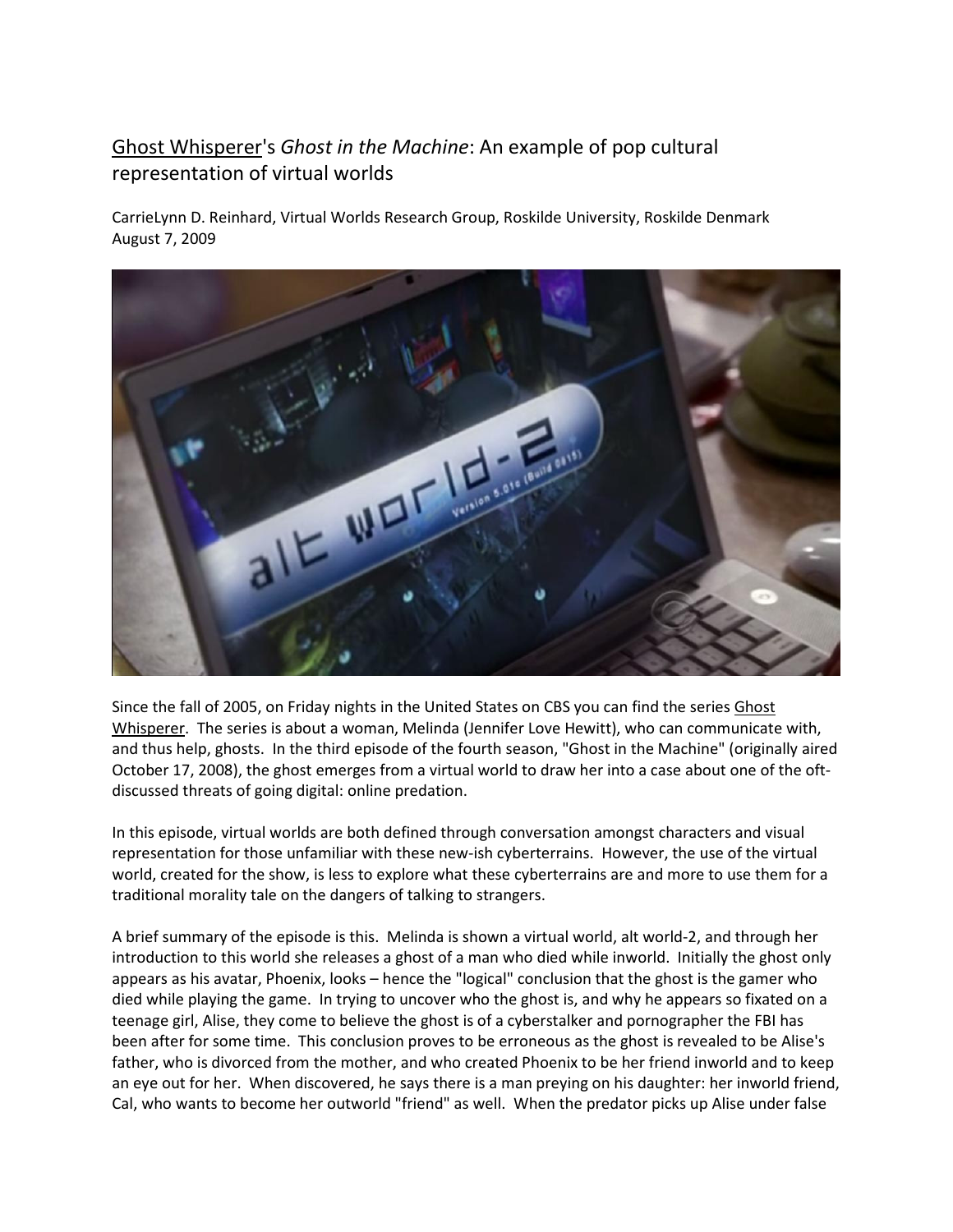pretenses, Melinda convinces the father he can stop the predator. The father manages to play havoc with the predator's car's electronic systems, effectively stalling the predator until the police arrive.

At its core, without the supernatural and cyberpunk genre elements, this is a mystery-suspense story of protection against the dangers represented by people we don't know. As I do not study the supernatural genre, I will leave that element out. Instead, I am going to focus on how the cyberpunk genre is being used to tell this morality tale.

Our introduction to this genre appears harmless enough as the virtual world is introduced in a way to define the basic idea of it: to label virtual worlds first as a place people go to in order to not be themselves for a time. This is done by the explanation of what an avatar is in a discussion between Melinda, her partner Eli, the teenage boy Ned, and Ned's mother Delia within the first few minutes of the episode.

Melinda: Avatar? What is that? Some sort of ancient weapon? Ned: No, it's me, or what I look like in the game. An animated version of me. Eli: It can look like the actual gamer or be a complete fantasy. Ned: You can pick hair, skin color, clothes. You can be anyone, do anything. Delia: Yeah, that is why I keep a close eye.

This brief snippet of five lines does three things. First, it explains an important part of lexicon of virtual worlds by defining avatar. Second, it mentions the capability of representing any aspect of identity that the person desires, with emphasis placed on the wishful or fantasy aspect. This emphasis on the representation of identity that is not 100% faithful to how the person appears in the real world is later repeated with the discussion of a group of teenage girls, the Fringe Girls, who in real life attend a private school where they have to wear uniforms and be "straight-laced". However, in this virtual world, they are represented far more provocatively, as illustrated below in the screenshot.

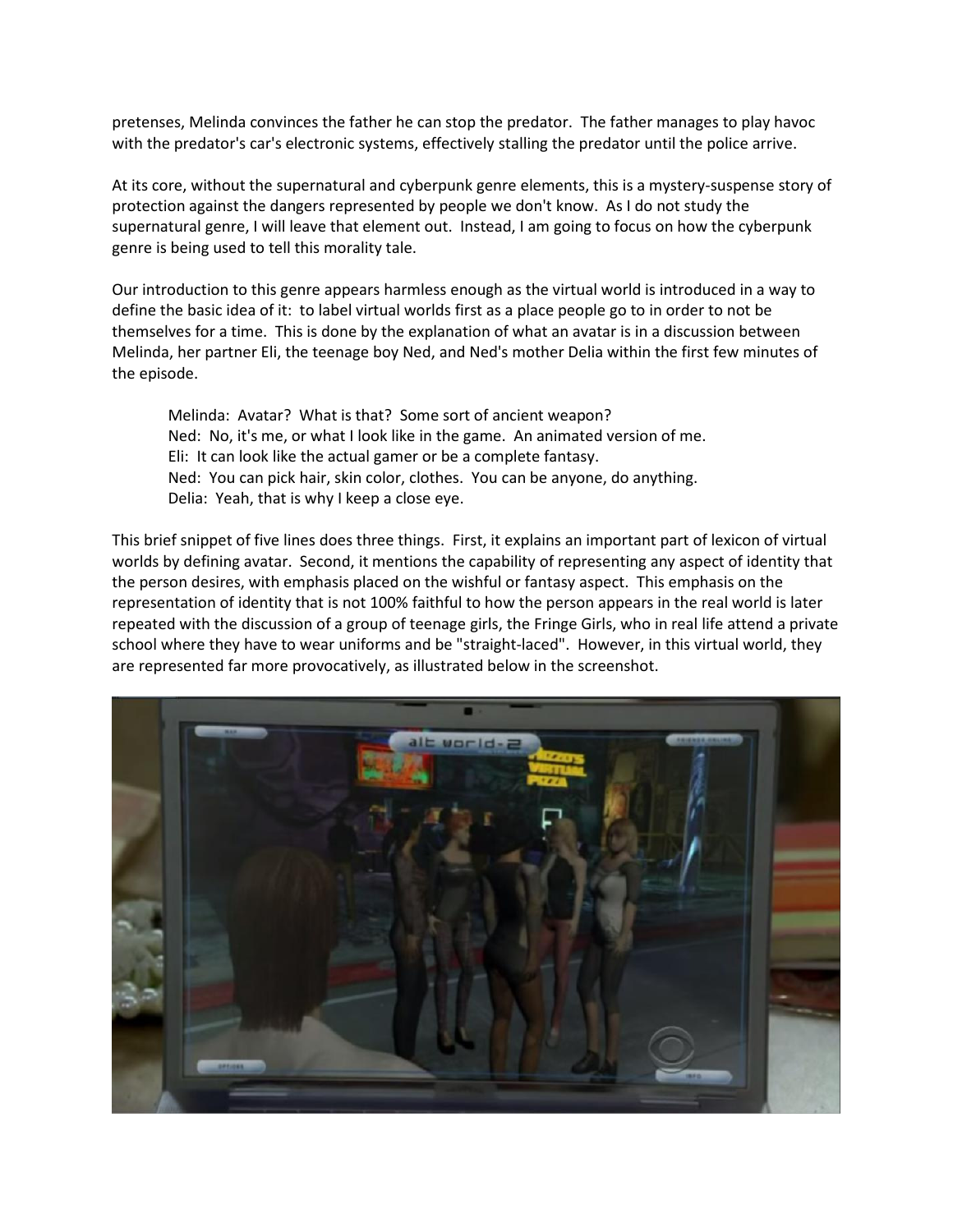Finally, this snippet sets up how virtual worlds will be treated for the remainder of the episode. The discussion of the freedom for identity experimentation is juxtaposed with the need for surveillance by parents. This tension represents how virtual worlds are conceptualized for this episode as an extension of public discourse regarding other online technologies, especially IM and chatrooms. However, by the end of the episode, the balance appears more tipped in favor of defining virtual worlds as negative rather than positive. The positive potentials of virtual worlds are only mentioned twice more after this opening salvo, and both times are presented with the countering negative definition.

The first example comes at the beginning, foreshadowing the episode and a gimmick that features prominently in the episode and furthers the portrayal of the negative aspects of virtual worlds.

Ned: There are games in here. Mostly it's a place where kids go to hang out inworld. Eli: And it's educational. I mean you can meet people from around the world. … It's through the looking glass. Nothing is whatever it seems.

The "through the looking glass" comment, referencing Lewis Carroll's story, foreshadows the gimmick used in the episode to compare the real world with the virtual world. When Melinda touches the computer screen, she finds herself immersed in the virtual world. The virtual world is depicted to the audience through a combination of live action and computer-generated imagery, which was the heaviest use of effects on the show since its premiere ("Behind the Scenes" video). This virtual world is the quintessential dystopia of the cyberpunk genre: dark, lit with garish neon, almost devoid of human voice. When I first saw it, I immediately thought of Blade Runner, and apparently I was meant to, as the producers revealed in the behind the scenes video that Ridley Scott's future noir had been one of their inspirations in designing the virtual world.

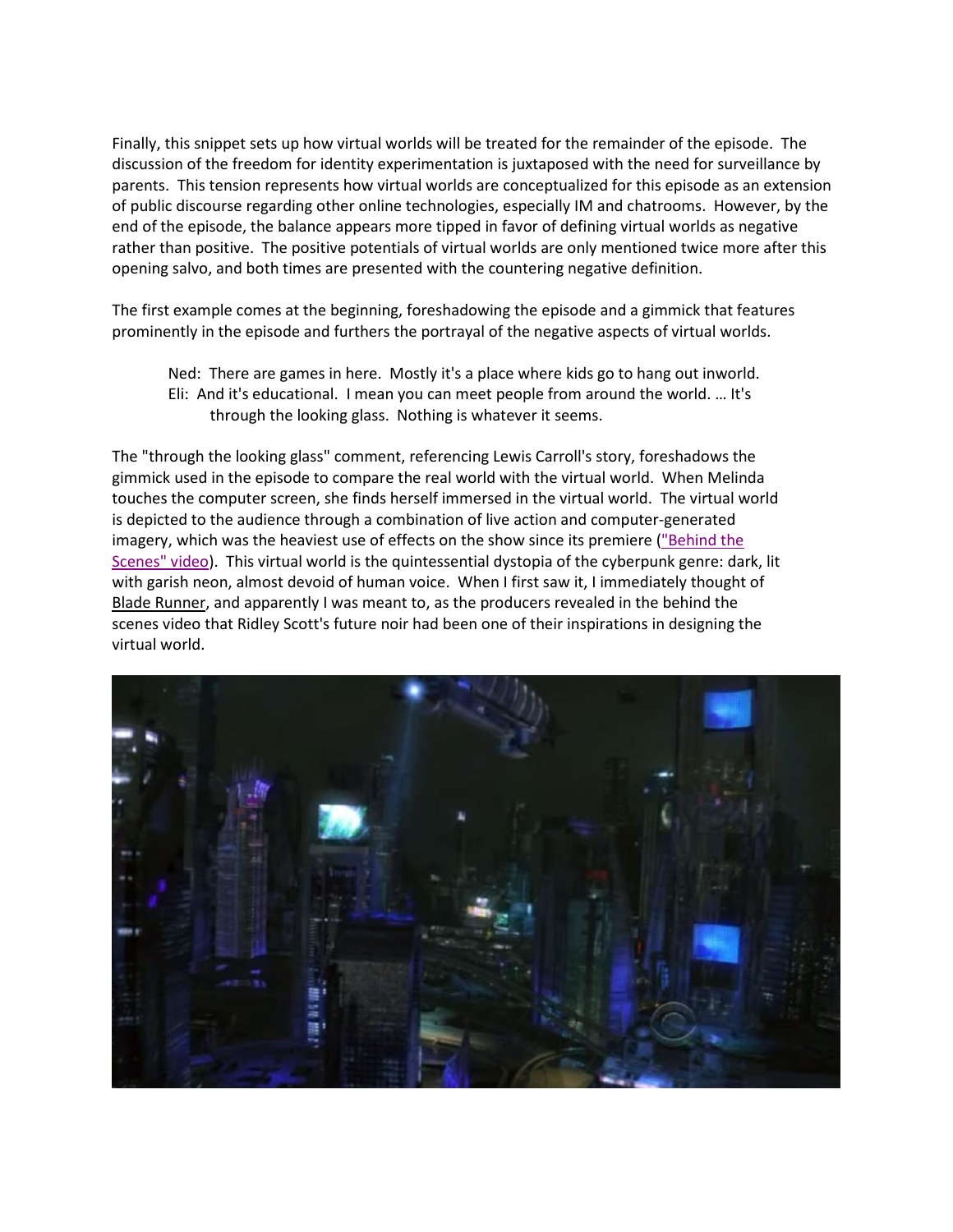

Even Melinda is portrayed as a cyberpunk heroine when she goes inworld: bleach blonde, super straight hair; black leather, tight fitting outfit; and dark black face paint designed to look like a mask. This appearance again harkens back to Blade Runner in how she resembles Darryl Hannah's character, Priss. So you can tell them apart in the pictures below, on the left is Melinda, on the right is Priss.



This world is also dangerous, as Melinda's first visit embroils her in a Matrix style fight with Phoenix, seen here on YouTube. The viewer is left with the impression of this place as being dark and dangerous, and wondering why people would go into this place to spend their free time.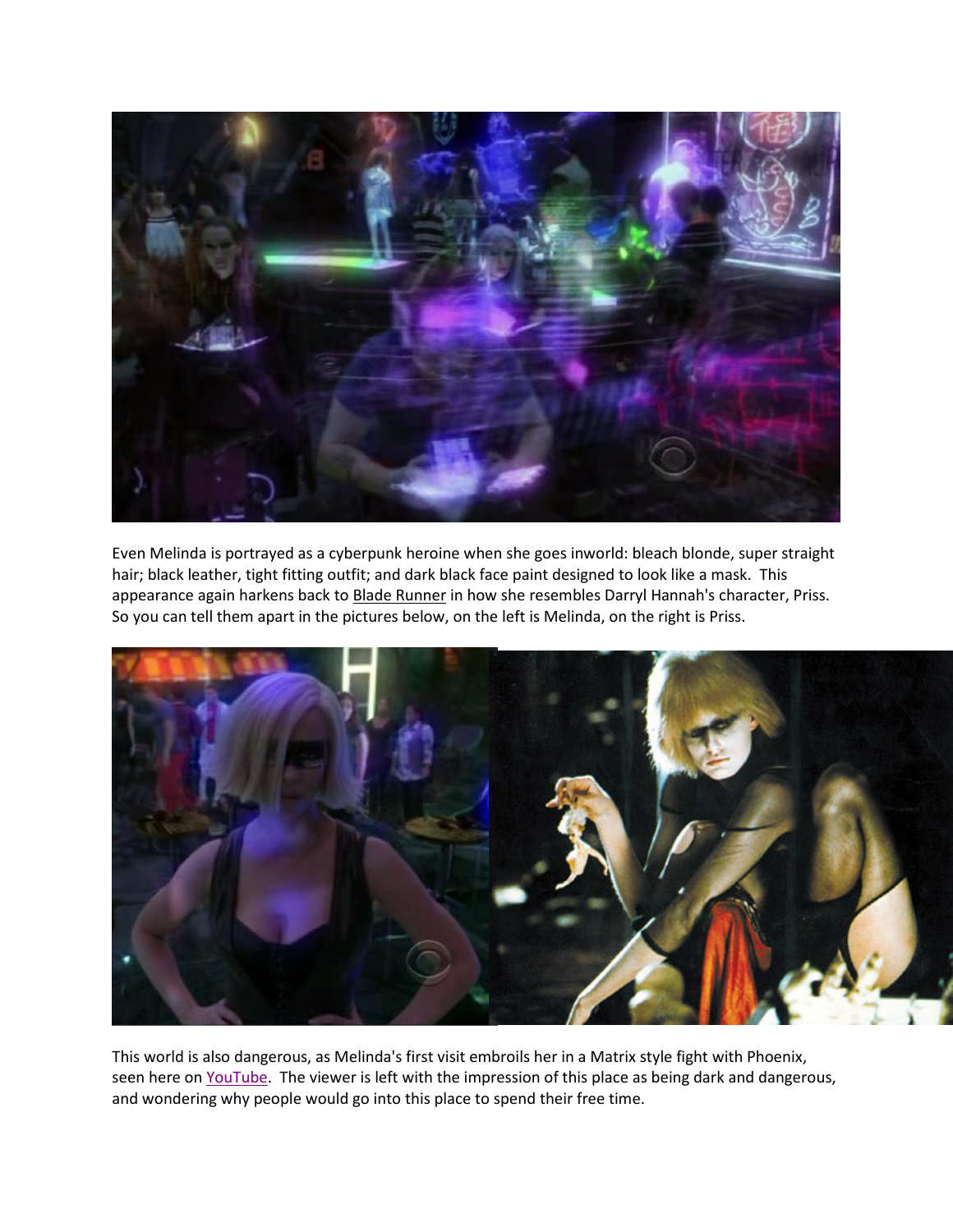The second example of the tension occurs in a discussion between Alise and Ned, who is trying to find out the identity of Phoenix.

- Alise: Anyway, at least I have my online friends I can gripe to.
- Ned: Okay, but how do you know they're your friends? You don't really know who they are.
- Alise: I don't really know you.
- Ned: True that.
- Alise: I think you get to know who people really are more online. Barriers come down.
- Ned: I guess. But what about when it goes offline, and it's not what you thought? Have you ever had a thing go offline?
- Alise: I've emailed, talked on cell, sure.
- Ned: You felt safe doing that?
- Alise: As safe as anything in real life turned out to be.
- Ned: You mean like your family?
- Alise: I thought we'd always be together. Then one day I come home and it's gone. No more. At least with this I can always count on it being there.

It should be noted this conversation occurs after Ned first meets Alise online, through planning, so as to talk to her and hopefully find out why the ghost is stalking her. Ned is essentially one of the people he is worrying her about. That irony aside, this discussion sets up what will become the crux of the morality tale: the fear that people aren't who they say they are online. And yet, Alise makes some good points about how you can get to know someone online better than perhaps in person. Various social scientists and internet proponents continually argue that the ability to be anonymous can be very freeing and allow people to be more themselves, who they want to be and are, than they can be in real world interactions. However, there are just as many who argue the anonymity allows for baser and less beneficial activities, like flaming and trolling, to occur. Ned, a recurring character who knows what is going on, asks the questions and frames the discussion, while Alise is able to produce a sympathetic seeking conclusion designed to have us empathize with her plight. This framing produces an uncertainty about who is right – an uncertainty the episode answers for us by revealing Alise's online friend to be an offline criminal.

Now this negative consequence of online predation is not unique to virtual worlds: the activity and fear of it predates the emergence of MMOS and MUVEs. But the rising number of virtual worlds targeted at children made these worlds good creative fodder for storytelling. They are new and uncommon enough that no one has really told this story, making the story unique. They are also only on the verge of becoming a mass culture phenomenon, so that the majority of people may have heard about them without really knowing them. At the point of time when the episode was created and aired, virtual worlds were an unknown curiosity, making it perfect exploitation to tell a morality tale about parents' worst fears. The worlds were becoming something their children were engaging in, and yet the parents don't know that much about them; that uncertainty can become fear through suspenseful storytelling.

And it is not just this morality tale aspect that portrays virtual worlds in a negative manner. The conceptualization of virtual world users as gaming addicts is also mentioned.

Melinda: I did a search for anyone who died while gaming, and surprisingly there are a few. I narrowed it down to that guy, one in Korea, and one in Oregon, Curtis Green.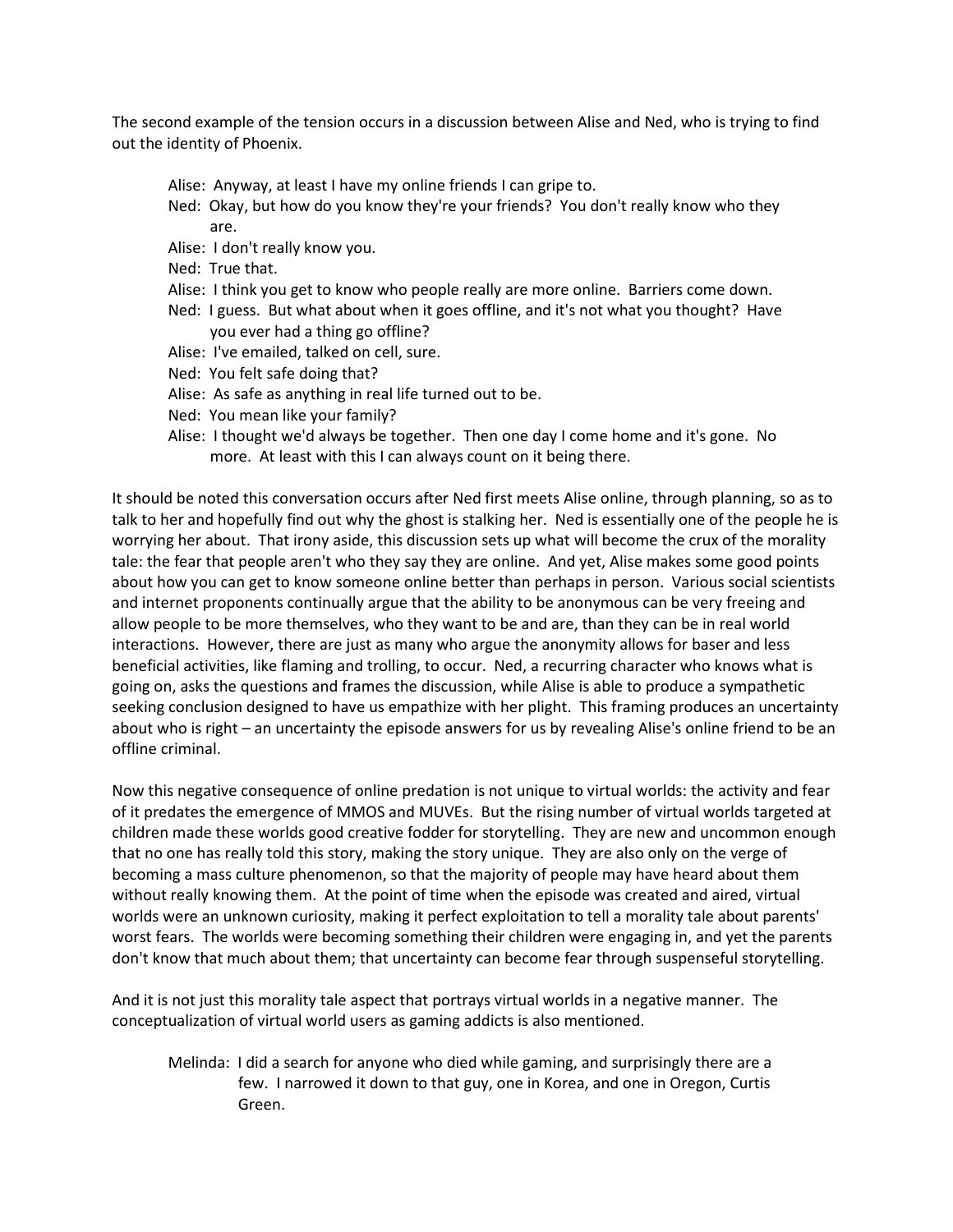Jim, Melinda's husband: Died after five straight days of gaming. He didn't eat, he didn't sleep, didn't drink? Melinda: Nope, he died of dehydration.

This running gag, as the information is repeated in the episode with disbelief every time, is an exaggeration of actual occurrences, and is perhaps more similar to an urban legend people unfamiliar with virtual worlds may have heard – all about the dangers of becoming too addicted to online gaming.

The complexity and inability to engage in virtual worlds is also mentioned indirectly as a drawback. At one point, in trying to find Phoenix, Melinda complains she hasn't been able to figure out how to control her avatar. In my experiment exposing inexperienced people to virtual worlds, this complaint is most common, in both the MMO and the MUVE. But in watching how the episode shows people controlling their avatars, I believe I would also be confused if I was engaging with the fictional alt world-2. At times the people are shown using the standard arrow keys for movement, but what is happening in the virtual world does not seem to correspond with what the people are doing with the controls.



Most viewers, unfamiliar with virtual worlds, would not notice this discrepancy. However, the failure to properly portray virtual worlds in this regard ties back in with the overall apparent intention to portray the more negatives of this medium.

This improper portrayal is furthered by the mislabeling of alt world-2 as a game. The world is portrayed as a stand-in for Second Life, the most widely known MUVE virtual world. Second Life is not a game. In my experiment this was the single biggest confusion about it. People going into Second Life expecting the structure of a game quickly became dissatisfied with the experience and seeming lack of purpose in the world. However, alt world-2 is consistently referred to as a game. The people who engage with it are players and engaging with it is called playing.